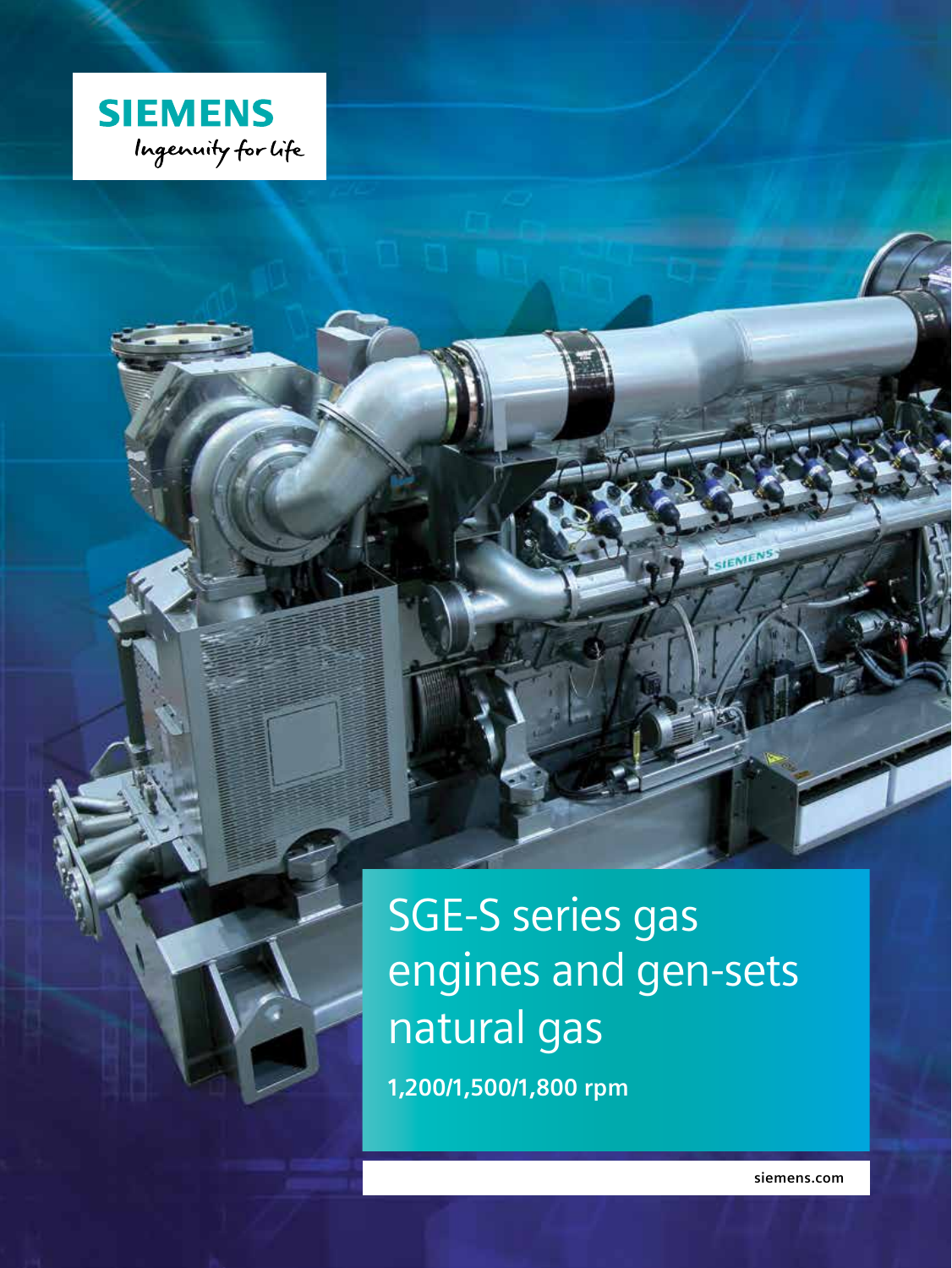#### SGE-18SL & SGE-24SL

| <b>Engine Parameters</b>                             | English<br>Units     | Metric<br>Units   |               |                                                       |           | SGE-18SL                 |                    |          | SGE-24SL           |           |                    |              |                             |                 |  |
|------------------------------------------------------|----------------------|-------------------|---------------|-------------------------------------------------------|-----------|--------------------------|--------------------|----------|--------------------|-----------|--------------------|--------------|-----------------------------|-----------------|--|
| Speed                                                | rpm                  |                   |               | 1,200                                                 |           | 1,500                    |                    | 1,800    |                    | 1,200     |                    | 1,500        |                             | 1,800           |  |
| Engine power                                         | bhp                  | kWb               | 338           | (252)                                                 | 422       | (315)                    | 469                | (350)    | 449                | (335)     | 562                | (419)        | 607                         | (453)           |  |
| Cylinder arrangement                                 |                      |                   |               |                                                       | In Line 6 |                          |                    |          |                    |           | In Line 8          |              |                             |                 |  |
| Mean effective pressure                              | psi                  | bar               | 203           | (14.0)                                                | 203       | (14.0)                   | 188                | (13.0)   | 203                | (14.0)    | 203                | (14.0)       | 183                         | (12.6)          |  |
| <b>Bore</b>                                          | inch                 | mm                | 5.98          | (152)                                                 | 5.98      | (152)                    | 5.98               | (152)    | 5.98               | (152)     | 5.98               | (152)        | 5.98                        | (152)           |  |
| Stroke                                               | inch                 | mm                | 6.50          | (165)                                                 | 6.50      | (165)                    | 6.50               | (165)    | 6.50               | (165)     | 6.50               | (165)        | 6.50                        | (165)           |  |
| Displacement                                         | cu.in                | Litres            | 1,095         | (18.0)                                                | 1,095     | (18.0)                   | 1,095              | (18.0)   | 1,460              | (24.0)    | 1,460              | (24.0)       | 1,460                       | (24.0)          |  |
| Mean piston speed                                    | in/s                 | m/s               | 260           | (6.6)                                                 | 325       | (8.3)                    | 390                | (9.9)    | 260                | (6.6)     | 325                | (8.3)        | 390                         | (9.9)           |  |
| Compression ratio                                    |                      |                   |               |                                                       |           | 11.6:1                   |                    |          |                    |           | 11.6:1             |              |                             |                 |  |
| Combustion air mass flow                             | lbs/hr               | kq/h              | 2,888         | (1,310)                                               | 3,483     | (1,580)                  | 4,012              | (1,820)  | 3,792              | (1.720)   | 4,586              | (2,080)      | 4,806                       | (2,180)         |  |
| Packaged ventilation air flow <sup>2)</sup>          | scfm                 | $m^3/h$           | 10,383        | (17,640)                                              | 12,978    | (22,050)                 | 14,420             | (24,500) | 13,802             | (23, 450) | 17,263             | (29, 330)    |                             | 18,664 (31,710) |  |
| Engine coolant capacity (main circuit) <sup>3)</sup> | gal.                 | Litres            | 19            | (70)                                                  | 19        | (70)                     | 19                 | (70)     | 24                 | (90)      | 24                 | (90)         | 24                          | (90)            |  |
| Lube oil capacity $3$                                | gal.                 | Litres            | 23            | (86)                                                  | 23        | (86)                     | 23                 | (86)     | 31                 | (116)     | 31                 | (116)        | 31                          | (116)           |  |
| Lube oil consumption <sup>4)</sup>                   | lbs/bhp.hr           |                   | g/kWh 0.00058 | $(0.35)$ 0.00058                                      |           | (0.35)                   | 0.00058            | (0.35)   | 0.00058            | (0.35)    | 0.00058            | (0.35)       | 0.00058                     | (0.35)          |  |
| <b>Energy Balance</b>                                |                      |                   |               |                                                       |           |                          |                    |          |                    |           |                    |              |                             |                 |  |
| Generator efficiency <sup>5) 6)</sup>                | %                    | $\frac{0}{0}$     |               | 95.5                                                  |           | 96.5                     |                    | 96.1     |                    | 95.9      |                    | 96.6         | 96.1                        |                 |  |
| Electrical power <sup>5) 6)</sup>                    | kWe                  | kW                |               | 241                                                   |           | 304                      |                    | 336      |                    | 321       |                    | 405          | 435                         |                 |  |
| Jacket (HT) water heat (Oil cooler incl.)            | Btu x 1,000/hr       | kW                | 621.4         | (182)                                                 | 764.8     | (224)                    | 829.7              | (243)    | 932.1              | (273)     | 1,058.5            | (310)        | 1,297.5                     | (380)           |  |
| Intercooler (LT) water heat                          | Btu x 1,000/hr       | kW                | 140           | (41)                                                  | 136.6     | (40)                     | 228.8              | (67)     | 184.4              | (54)      | 204.9              | (60)         | 262.9                       | (77)            |  |
| Exhaust heat - cooled to 120°C                       | Btu x 1,000/hr       | kW                | 331.2         | (97)                                                  | 450.7     | (132)                    | 570.2              | (167)    | 539.5              | (158)     | 600.9              | (176)        | 713.6                       | (208)           |  |
| Engine radiation heat                                | Btu x 1,000/hr       | kW                | 34.1          | (10)                                                  | 54.6      | (16)                     | 51.2               | (15)     | 51.2               | (15)      | 71.7               | (21)         | 68.3                        | (20)            |  |
| Generator radiation heat                             | Btu x 1,000/hr       | kW                | 38.7          | (11)                                                  | 37.6      | (11)                     | 46.6               | (14)     | 46.9               | (14)      | 48.6               | (14)         | 60.3                        | (18)            |  |
| Fuel consumption 8)                                  | Btu x 1,000/hr       | kW                | 2,130.6       | (624)                                                 | 2,653     | (777)                    | 3,073              | (900)    | 3,035.4            | (859)     | 3,592              | (1,052)      | 4,124.6 (1,189)             |                 |  |
| Mechanical efficiency                                | %                    |                   | 40.4          |                                                       | 40.5      |                          |                    | 38.9     |                    | 37.7      |                    | 39.8         | 37.5                        |                 |  |
| Electrical efficiency                                | $\%$                 |                   | 38.6          |                                                       | 39.1      |                          |                    | 37.4     |                    | 36.1      |                    | 38.5         |                             | 36.0            |  |
| Thermal efficiency                                   | %                    |                   | 51.3          |                                                       | 51        |                          | 53                 |          |                    | 54.6      | 51.9               |              | 55.1                        |                 |  |
| Total efficiency                                     | $\%$                 |                   |               | 89.8                                                  | 90.1      |                          | 90.4               |          | 90.7               |           |                    | 90.4         |                             | 91.2            |  |
| <b>System Parameters</b>                             |                      |                   |               |                                                       |           |                          |                    |          |                    |           |                    |              |                             |                 |  |
| Jacket (HT) water temperature max.                   | $\circ$ F            | $^{\circ}$ C      | 194           | (90)                                                  | 194       | (90)                     | 194                | (90)     | 194                | (90)      | 194                | (90)         | 194                         | (90)            |  |
| Jacket (HT) water flow rate min/max                  | gpm                  |                   |               | m3/hr 110/264 (25/60) 136/264 (31/60) 150/264 (34/60) |           |                          |                    |          | 167/264 (38/60)    |           | 189/264            |              | $(43/60)$ 233/264 $(53/60)$ |                 |  |
| Intercooler stages                                   |                      |                   |               |                                                       |           | Single                   |                    |          |                    |           | Single             |              |                             |                 |  |
| Intercooler (LT) coolant temperature max.            | $\circ$ F            | $^{\circ}$ C      | 131           | (55)                                                  | 131       | (55)                     | 131                | (55)     | 131                | (55)      | 131                | (55)         | 131                         | (55)            |  |
| Intercooler (LT) coolant flow rate min./max          | qpm                  | m3/hr             | 66/132        | 15/30                                                 | 88/132    | 20/30                    | 110/132            | 25/30    | 66/132             | 15/30     | 88/132             | 20/30        | 110/132                     | 25/30           |  |
| Exhaust manifold type                                |                      |                   |               |                                                       |           | Wet                      |                    |          |                    |           |                    | Wet          |                             |                 |  |
| Exhaust temperature                                  | $^{\circ}\mathsf{F}$ | $^{\circ}{\rm C}$ | 651           | (344)                                                 | 702       | (372)                    | 747                | (397)    | 747                | (397)     | 709                | (376)        | 768                         | (409)           |  |
| Exhaust mass flow wet                                | lbs/hr               | kg/h              | 2,998         | (1,360)                                               | 3,616     | (1,640)                  | 4,167              | (1,890)  | 3,924              | (1,780)   | 4,762              | (2, 160)     | 4,982                       | (2,260)         |  |
| Exhaust back-pressure max.                           | psi                  | mbar              | 0.65          | (45)                                                  | 0.65      | (45)                     | 0.65               | (45)     | 0.65               | (45)      | 0.65               | (45)         | 0.65                        | (45)            |  |
| Maximum pressure loss in                             |                      |                   |               |                                                       |           |                          |                    |          |                    |           |                    |              |                             |                 |  |
| front of air cleaner                                 | psi                  | mbar              | 0.073         | (5)                                                   | 0.073     | (5)                      | 0.073              | (5)      | 0.073              | (5)       | 0.073              | (5)          | 0.073                       | (5)             |  |
| Fuel pressure range                                  | psi                  | mbar              |               |                                                       |           | $0.73 - 3.48$ (50 - 240) |                    |          |                    |           | $0.73 - 3.48$      | $(50 - 240)$ |                             |                 |  |
| Starter battery 2x12 V, capacity required            | Ampere-hour          |                   |               |                                                       |           | 280                      |                    |          |                    |           |                    | 280          |                             |                 |  |
| Emissions <sup>8)</sup>                              |                      |                   |               |                                                       |           |                          |                    |          |                    |           |                    |              |                             |                 |  |
| <b>NO<sub>x</sub></b>                                | g/bhp.hr             |                   |               | $< 1$                                                 |           | < 1.1                    |                    |          | < 1                |           |                    |              |                             |                 |  |
| CO                                                   | g/bhp.hr             |                   |               | $< 1.8\,$                                             |           | $< 1.8$                  | $< 1$<br>$< 1.8\,$ |          |                    |           | < 1.1              |              | < 1<br>$< 1.8\,$            |                 |  |
| THC (in C1base)                                      | g/bhp.hr             |                   |               | $< 3.5\,$                                             |           | < 3.5                    |                    | < 3.5    | < 1.8<br>$< 3.5\,$ |           | $< 1.8\,$          |              |                             |                 |  |
| NMHC (in C1 base)                                    | g/bhp.hr             |                   |               | $< 0.7\,$                                             |           | $< 0.7$                  |                    | < 0.7    |                    | $< 0.7$   | < 3.5<br>$< 0.7\,$ |              | < 3.5<br>$< 0.7\,$          |                 |  |
|                                                      |                      |                   |               |                                                       |           |                          |                    |          |                    |           |                    |              |                             |                 |  |

1) MN=75. For other gas types, contact a sales representative

2) Assumes intake air flow at delta  $T = 5^{\circ}C$  including combustion air

3) Not including pipes and heat exchangers

4) Mean lube oil consumption between maintenance step

5) At 60 Hz,  $U = 0.48$  kV, power factor = 1

6) At 50 Hz,  $U = 0.4$  kV, power factor = 1

7) With a tolerance of  $+5%$ 

8) Lower emission engines are available; contact a sales representative for performance data

- Engine performance data acc. to ISO 3046/1

- The values given in this data sheet are for information purposes only and not binding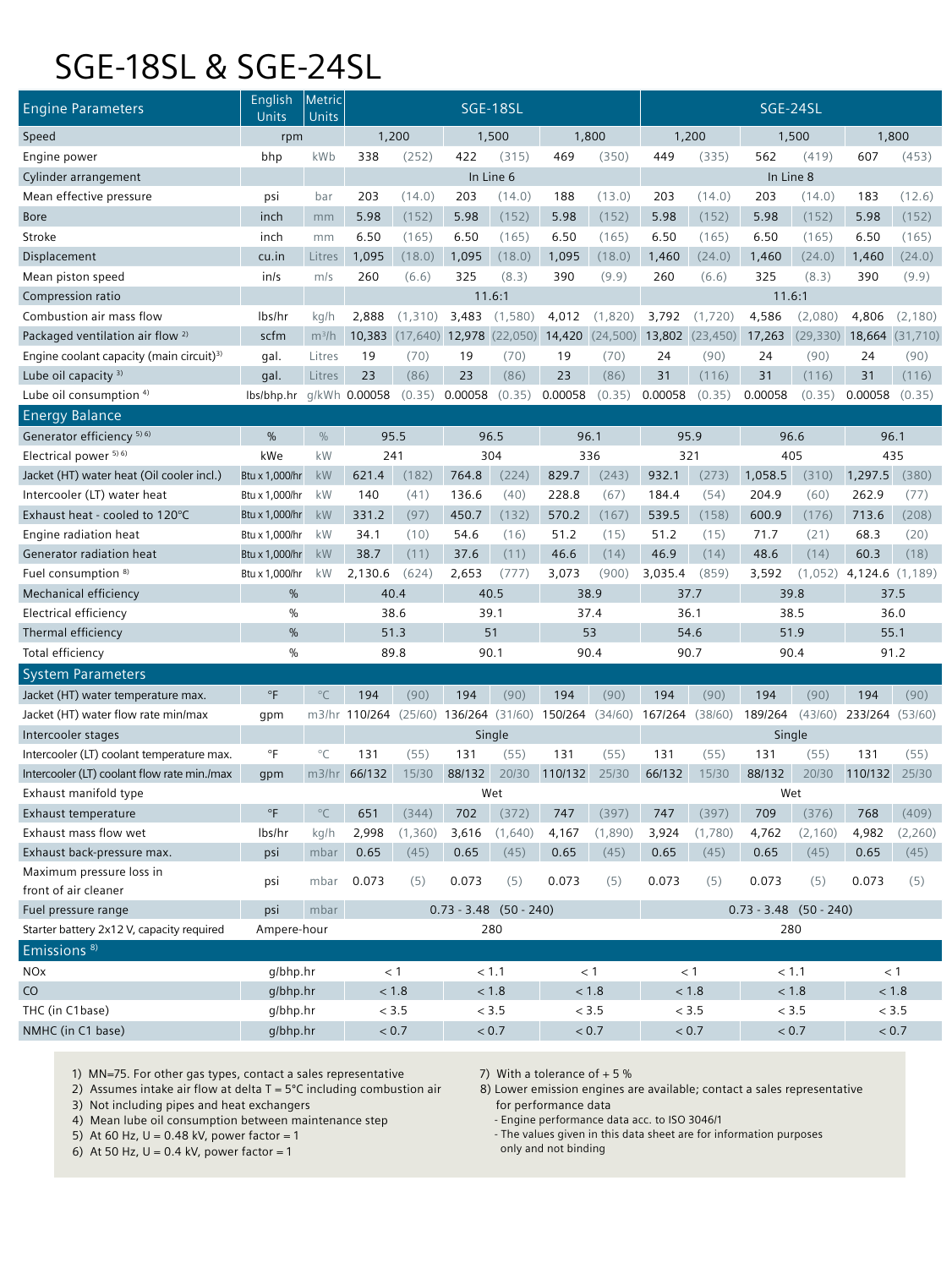### SGE-36SL & SGE-48SL

| <b>Engine Parameters</b>                             | English<br><b>Units</b> | Metric<br><b>Units</b> |               |           |                          | SGE-36SL  |                                         |                                                                 | SGE-48SL |           |                          |           |                         |           |  |  |
|------------------------------------------------------|-------------------------|------------------------|---------------|-----------|--------------------------|-----------|-----------------------------------------|-----------------------------------------------------------------|----------|-----------|--------------------------|-----------|-------------------------|-----------|--|--|
| Speed                                                | rpm                     |                        |               | 1,200     |                          | 1,500     |                                         | 1,800                                                           |          | 1,200     |                          | 1,500     |                         | 1,800     |  |  |
| Engine power                                         | bhp                     | kWb                    | 675           | (503)     | 845                      | (630)     | 939                                     | (700)                                                           | 898      | (670)     | (838)<br>1,124           |           | 1,215<br>(906)          |           |  |  |
| Cylinder arrangement                                 |                         |                        |               |           |                          | V12       |                                         |                                                                 |          |           |                          | V16       |                         |           |  |  |
| Mean effective pressure                              | psi                     | bar                    | 203           | (14.0)    | 203                      | (14.0)    | 188                                     | (13.0)                                                          | 203      | (14.0)    | 203                      | (14.0)    | 183                     | (12.6)    |  |  |
| <b>Bore</b>                                          | inch                    | mm                     | 5.98          | (152)     | 5.98                     | (152)     | 5.98                                    | (152)                                                           | 5.98     | (152)     | 5.98                     | (152)     | 5.98                    | (152)     |  |  |
| Stroke                                               | inch                    | mm                     | 6.50          | (165)     | 6.50                     | (165)     | 6.50                                    | (165)                                                           | 6.50     | (165)     | 6.50                     | (165)     | 6.50                    | (165)     |  |  |
| Displacement                                         | cu.in                   | Litres                 | 2,191         | (35.9)    | 2,191                    | (35.9)    | 2,191                                   | (35.9)                                                          | 2,921    | (47.9)    | 2,921                    | (47.9)    | 2,921                   | (47.9)    |  |  |
| Mean piston speed                                    | in/s                    | m/s                    | 260           | (6.6)     | 325                      | (8.3)     | 390                                     | (9.9)                                                           | 260      | (6.6)     | 325                      | (8.3)     | 390                     | (9.9)     |  |  |
| Compression ratio                                    |                         |                        |               |           |                          | 11.6:1    |                                         |                                                                 |          |           | 11.6:1                   |           |                         |           |  |  |
| Combustion air mass flow                             | lbs/hr                  | kq/h                   | 5,578         | (2,530)   | 7,033                    | (3, 190)  | 7,915                                   | (3,590)                                                         | 7,250    | (3,470)   | 9,178                    | (4, 163)  | 9,833                   | (4,460)   |  |  |
| Packaged ventilation air flow <sup>2)</sup>          | scfm                    | $m^3/h$                | 20,724        | (35, 210) | 25,956                   | (44, 100) | 28,840                                  | (49,000)                                                        | 27,604   | (46,900)  | 34,526                   | (58, 660) | 37,328                  | (63, 420) |  |  |
| Engine coolant capacity (main circuit) <sup>3)</sup> | gal.                    | Litres                 | 48            | (180)     | 48                       | (180)     | 48                                      | (180)                                                           | 53       | (200)     | 53                       | (200)     | 53                      | (200)     |  |  |
| Lube oil capacity $3$ )                              | qal.                    | Litres                 | 46            | (174)     | 46                       | (174)     | 46                                      | (174)                                                           | 62       | (233)     | 52                       | (195)     | 62                      | (233)     |  |  |
| Lube oil consumption <sup>4)</sup>                   | lbs/bhp.hr              |                        | g/kWh 0.00058 |           |                          |           | $(0.35)$ 0.00058 $(0.35)$ 0.00058       | (0.35)                                                          | 0.00058  | (0.35)    | 0.00058                  | (0.35)    | 0.00058                 | (0.35)    |  |  |
| <b>Energy Balance</b>                                |                         |                        |               |           |                          |           |                                         |                                                                 |          |           |                          |           |                         |           |  |  |
| Generator efficiency <sup>5) 6)</sup>                | %                       | $\frac{0}{0}$          |               | 96.3      |                          | 96.2      |                                         | 96.7                                                            |          | 96.6      |                          | 97        | 96.3                    |           |  |  |
| Electrical power 5) 6)                               | kWe                     | kW                     | 485           |           |                          | 610       |                                         | 677                                                             |          | 647       |                          | 813       | 873                     |           |  |  |
| Jacket (HT) water heat (Oil cooler incl.)            | Btu x 1,000/hr          | kW                     | 1,495.5       | (438)     | 1,765.3                  | (517)     | 1,683.3                                 | (493)                                                           | 1,772.1  | (519)     | 2,062.3                  | (604)     | 2,455.0                 | (719)     |  |  |
| Intercooler (LT) water heat                          | Btu x 1,000/hr          | kW                     | 99            | (29)      | 99                       | (29)      | 143.4                                   | (42)                                                            | 119.5    | (35)      | 160.5                    | (47)      | 177.5                   | (52)      |  |  |
| Exhaust heat - cooled to 120°C                       | Btu x 1,000/hr          | kW                     | 645.3         | (189)     | 901.4                    | (264)     | 1,106.3                                 | (324)                                                           | 1,051.6  | (308)     | 1,215.5                  | (356)     | 1,597.9                 | (468)     |  |  |
| Engine radiation heat                                | Btu x 1,000/hr          | kW                     | 58.0          | (17)      | 92.2                     | (27)      | 102.4                                   | (30)                                                            | 68.3     | (20)      | 112.7                    | (33)      | 112.7                   | (33)      |  |  |
| Generator radiation heat                             | Btu x 1,000/hr          | kW                     | 62.3          | (18)      | 66.7                     | (21)      | 102.4                                   | (30)                                                            | 77.8     | (23)      | 85.8                     | (25)      | 112.9                   | (33)      |  |  |
| Fuel consumption 7)                                  | Btu x 1,000/hr          | kW                     |               |           |                          |           |                                         | 4,299.5 (1,256) 5,353.8 (1,568) 6,132.3 (1,796) 6,074.3 (1,779) |          |           | 7,153.2                  | (2,095)   | 8,262.9 (2,420)         |           |  |  |
| Mechanical efficiency                                | %                       |                        | 40            |           |                          | 40.2      | 39                                      |                                                                 |          | 37.7      | 40                       |           | 37.4                    |           |  |  |
| Electrical efficiency                                | %                       |                        | 38.6          |           | 38.9                     |           | 37.7                                    |                                                                 |          | 36.4      | 38.8                     |           | 36.0                    |           |  |  |
| Thermal efficiency                                   | %                       |                        | 52.2          |           | 51.7                     |           | 53.1                                    |                                                                 | 55.1     |           |                          | 52.2      | 55.4                    |           |  |  |
| Total efficiency                                     | $\%$                    |                        |               | 90.8      | 90.6                     |           | 90.8                                    |                                                                 | 91.5     |           | 91                       |           | 91.4                    |           |  |  |
| <b>System Parameters</b>                             |                         |                        |               |           |                          |           |                                         |                                                                 |          |           |                          |           |                         |           |  |  |
| Jacket (HT) water temperature max.                   | $\circ$ F               | $^{\circ}$ C           | 194           | (90)      | 194                      | (90)      | 194                                     | (90)                                                            | 194      | (90)      | 194                      | (90)      | 194                     | (90)      |  |  |
| Jacket (HT) water flow rate min/max                  | gpm                     |                        | m3/hr 132/308 |           |                          |           | (30/70) 159/308 (36/70) 181/308 (41/70) |                                                                 | 194/308  | (44/70)   | 211/308                  |           | (48/70) 251/308 (57/70) |           |  |  |
| Intercooler stages                                   |                         |                        |               |           |                          | Double    |                                         |                                                                 |          |           | Double                   |           |                         |           |  |  |
| Intercooler (LT) coolant temperature max.            | $\circ$ F               | $^{\circ}$ C           | 131           | (55)      | 131                      | (55)      | 131                                     | (55)                                                            | 131      | (55)      | 131                      | (55)      | 131                     | (55)      |  |  |
| Intercooler (LT) coolant flow rate min./max          | qpm                     | m3/hr                  | 66/132        | 15/30     | 88/132                   |           | 20/30 110/132                           | 25/30                                                           | 66/132   | 15/30     | 88/132                   | 20/30     | 110/132                 | 25/30     |  |  |
| Exhaust manifold type                                |                         |                        |               |           |                          | Wet       |                                         |                                                                 |          |           | Wet                      |           |                         |           |  |  |
| Exhaust temperature                                  | $^{\circ}\mathsf{F}$    | $^{\circ}{\rm C}$      | 655           | (346)     | 698                      | (370)     | 738                                     | (392)                                                           | 729      | (387)     | 712                      | (378)     | 815                     | (435)     |  |  |
| Exhaust mass flow wet                                | lbs/hr                  | kg/h                   | 5,776         | (2,620)   | 7,297                    | (3,310)   | 8,210                                   | (3,720)                                                         | 7,937    | (3,600)   | 9,524                    | (4,320)   | 10,229                  | (4,640)   |  |  |
| Exhaust back-pressure max.                           | psi                     | mbar                   | 0.65          | (45)      | 0.65                     | (45)      | 0.65                                    | (45)                                                            | 0.65     | (45)      | 0.65                     | (45)      | 0.65                    | (45)      |  |  |
| Maximum pressure loss in<br>front of air cleaner     | psi                     | mbar                   | 0.073         | (5)       | 0.073                    | (5)       | 0.073                                   | (5)                                                             | 0.073    | (5)       | 0.073                    | (5)       | 0.073                   | (5)       |  |  |
| Fuel pressure range                                  | psi                     | mbar                   |               |           | $0.73 - 3.48$ (50 - 240) |           |                                         |                                                                 |          |           | $0.73 - 3.48$ (50 - 240) |           |                         |           |  |  |
| Starter battery 2x12 V, capacity required            | Ampere-hour             |                        |               |           |                          | 280       |                                         |                                                                 |          |           | 280                      |           |                         |           |  |  |
| Emissions <sup>8)</sup>                              |                         |                        |               |           |                          |           |                                         |                                                                 |          |           |                          |           |                         |           |  |  |
| <b>NOx</b>                                           | g/bhp.hr                |                        |               | < 1       |                          | < 1.1     | < 1                                     |                                                                 | < 1      |           | < 1.1                    |           | < 1                     |           |  |  |
| CO                                                   | g/bhp.hr                |                        |               | $< 1.8\,$ |                          | < 1.8     |                                         | < 1.8                                                           |          | $< 1.8\,$ |                          | < 1.8     | $< 1.8\,$               |           |  |  |
| THC (in C1base)                                      | g/bhp.hr                |                        |               | < 3.5     |                          | < 3.5     |                                         | < 3.5                                                           |          | < 3.5     |                          | < 3.5     |                         | < 3.5     |  |  |
| NMHC (in C1 base)                                    | g/bhp.hr                |                        |               | $< 0.7$   |                          | < 0.7     |                                         | $< 0.7$                                                         |          | $< 0.7\,$ | < 0.7                    |           | < 0.7                   |           |  |  |
|                                                      |                         |                        |               |           |                          |           |                                         |                                                                 |          |           |                          |           |                         |           |  |  |

| Speed                      | 1,200/1,500/1,800 rpm                                                                          |
|----------------------------|------------------------------------------------------------------------------------------------|
| Generator frequency        | 50/60 Hz                                                                                       |
| Applicable gas types       | Natural gas. For biogas, landfill gas, sewage gas, flare gas,<br>other special gases, consult. |
| Minimum methane number $1$ | 75                                                                                             |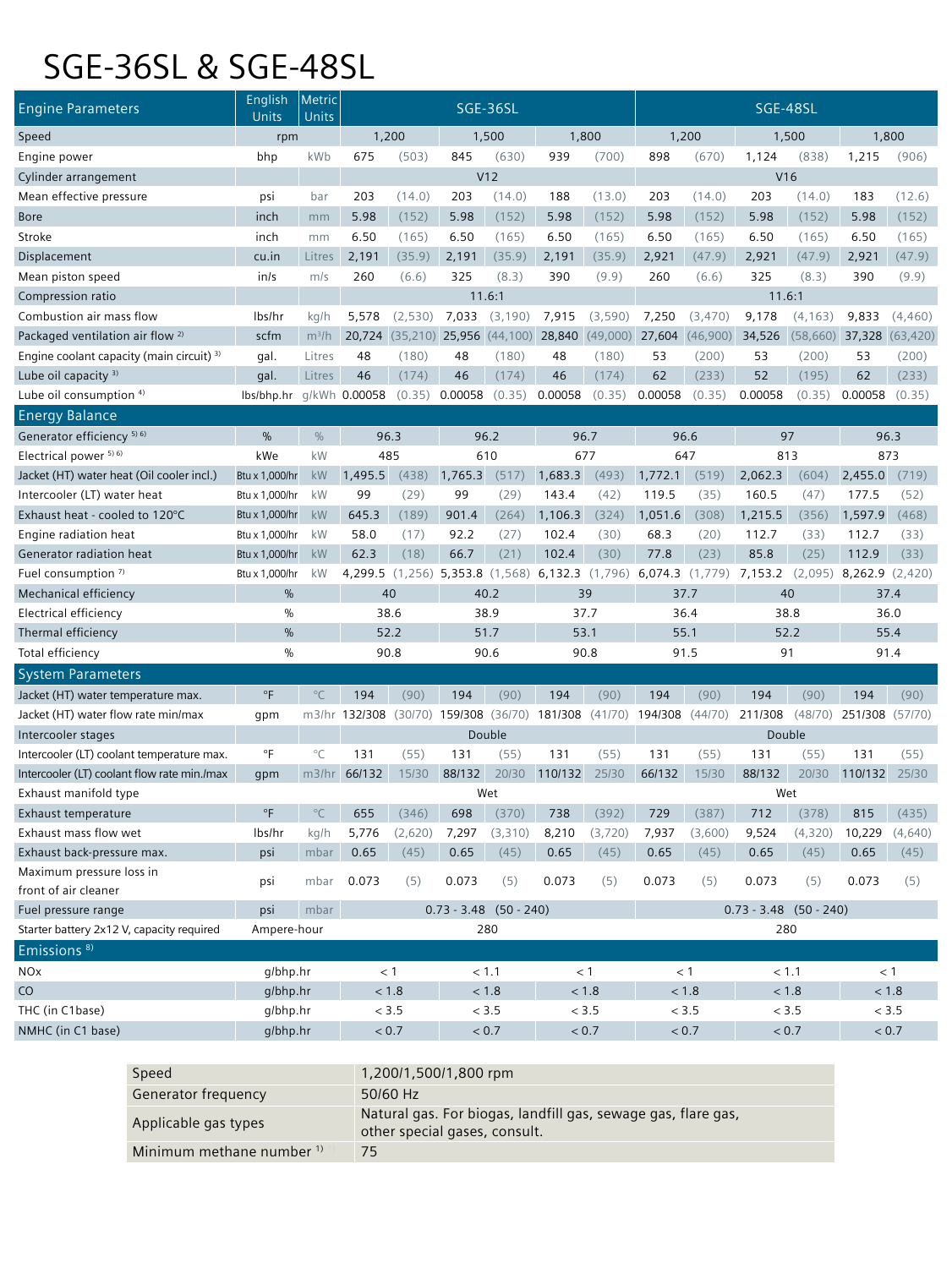# SGE-56SL & SGE-56SM

| <b>Engine Parameters</b>                    | English<br>Units     | Metric<br>Units   |                                     |                |         | SGE-56SL                 |                                                    |           |           | SGE-56SM                                                                      |                          |          |  |  |
|---------------------------------------------|----------------------|-------------------|-------------------------------------|----------------|---------|--------------------------|----------------------------------------------------|-----------|-----------|-------------------------------------------------------------------------------|--------------------------|----------|--|--|
| Speed                                       | rpm                  |                   |                                     | 1,200          |         | 1,500                    |                                                    | 1,800     |           | 1,500                                                                         |                          | 1,800    |  |  |
| Engine power                                | bhp                  | kWb               | 1,057                               | (788)          | 1,321   | (985)                    | 1,431                                              | (1,067)   | 1,415     | (1,055)                                                                       | 1,475                    | (1,100)  |  |  |
| Cylinder arrangement                        |                      |                   |                                     |                | V16     |                          |                                                    |           |           |                                                                               | V16                      |          |  |  |
| Mean effective pressure                     | psi                  | bar               | 203                                 | (14.0)         | 203     | (14.0)                   | 183                                                | (12.6)    | 217       | (15.0)                                                                        | 189                      | (13.0)   |  |  |
| <b>Bore</b>                                 | inch                 | mm                | 6.30                                | (160)          | 6.30    | (160)                    | 6.30                                               | (160)     | 6.30      | (160)                                                                         | 6.30                     | (160)    |  |  |
| Stroke                                      | inch                 | mm                | 6.89                                | (175)          | 6.89    | (175)                    | 6.89                                               | (175)     | 6.89      | (175)                                                                         | 6.89                     | (175)    |  |  |
| Displacement                                | cu.in                | Litres            | 3,436                               | (56.3)         | 3,436   | (56.3)                   | 3,436                                              | (56.3)    | 3,436     | (56.3)                                                                        | 3,436                    | (56.3)   |  |  |
| Mean piston speed                           | in/s                 | m/s               | 276                                 | (7.0)          | 344     | (8.8)                    | 413                                                | (10.5)    | 344       | (8.8)                                                                         | 413                      | (10.5)   |  |  |
| Compression ratio                           |                      |                   |                                     |                | 12.3:1  |                          |                                                    |           |           | 12.3:1                                                                        | 12.3:1                   |          |  |  |
| Combustion air mass flow                    | lbs/hr               | kq/h              | 8.664                               |                |         |                          | $(3,930)$ 10,825 $(4,910)$ 12,147 $(5,510)$ 11,266 |           |           | (5, 110)                                                                      | 11,729                   | (5,320)  |  |  |
| Packaged ventilation air flow <sup>2)</sup> | scfm                 | $m^3/h$           |                                     |                |         |                          |                                                    |           |           | 32,466 (55,160) 40,582 (68,950) 43,961 (74,690) 43,467 (73,850)               | 45,321                   | (77,000) |  |  |
| Engine coolant capacity (main circuit) 3)   | gal.                 | Litres            | 53                                  | (200)          | 53      | (200)                    | 53                                                 | (200)     | 53        | (200)                                                                         | 53                       | (200)    |  |  |
| Lube oil capacity $3$ )                     | gal.                 | Litres            | 72                                  | (272)          | 72      | (272)                    | 72                                                 | (272)     | 72        | (272)                                                                         | 72                       | (272)    |  |  |
| Lube oil consumption <sup>4)</sup>          | lbs/bhp.hr           |                   | g/kWh 0.00033 (0.20) 0.00033 (0.20) |                |         |                          | 0.00033                                            | (0.20)    | 0.00016   | (0.10)                                                                        | 0.00016                  | (0.10)   |  |  |
| <b>Energy Balance</b>                       |                      |                   |                                     |                |         |                          |                                                    |           |           |                                                                               |                          |          |  |  |
| Generator efficiency <sup>5) 6)</sup>       | $\%$                 | $\%$              |                                     | 96.8           |         | 97.2                     | 96.3                                               |           |           | 97.2                                                                          |                          | 96.9     |  |  |
| Electrical power <sup>5) 6)</sup>           | kWe                  | kW                | 763                                 |                | 957     |                          | 1,028                                              |           | 1,025     |                                                                               |                          | 1,066    |  |  |
| Jacket (HT) water heat (Oil cooler incl.)   | Btu x 1,000/hr       | kW                | 2,267.2                             | (664)          | 2,755.4 | (807)                    | 3,086.6                                            | (904)     | 2,116.9   | (620)                                                                         | 2,352.5                  | (689)    |  |  |
| Intercooler (LT) water heat                 | Btu x 1.000/hr       | kW                | 136.6                               | (40)           | 170.7   | (50)                     | 174.1                                              | (51)      | 218.5     | (64)                                                                          | 239.5                    | (76)     |  |  |
| Exhaust heat - cooled to 120°C              | Btu x 1,000/hr       | kW                | 1.055.1                             | (309)          | 1,444.3 | (423)                    | 1,976.9                                            | (579)     | 2,168.2   | (635)                                                                         | 2,461.8                  | (721)    |  |  |
| Engine radiation heat                       | Btu x 1,000/hr       | kW                | 102.4                               | (30)           | 119.5   | (35)                     | 129.7                                              | (38)      | 170.7     | (50)                                                                          | 187.8                    | (55)     |  |  |
| Generator radiation heat                    | Btu x 1,000/hr       | kW                | 86.1                                | (25)           | 94.2    | (28)                     | 134.8                                              | (39)      | 100.9     | (30)                                                                          | 116.4                    | (34)     |  |  |
| Fuel consumption 7)                         | Btu x 1,000/hr       | kW                |                                     | 6,675.2(1,955) | 8,379   |                          | $(2,454)$ 9,604.8 $(2,813)$ 8,826.3 $(2,585)$      |           |           |                                                                               | 9,591.1                  | (2,809)  |  |  |
| Mechanical efficiency                       | %                    |                   | 40.3                                |                | 40.1    |                          |                                                    | 37.9      |           | 40.8                                                                          | 39.2                     |          |  |  |
| Electrical efficiency                       | $\%$                 |                   | 39.0                                |                | 39.0    |                          | 36.5                                               |           | 39.7      |                                                                               |                          | 37.9     |  |  |
| Thermal efficiency                          | $\%$                 |                   |                                     | 51.8           | 52.2    |                          | 54.5                                               |           | 51.0      |                                                                               |                          | 52.9     |  |  |
| Total efficiency                            | $\%$                 |                   |                                     | 90.8           | 91.2    |                          | 91.1                                               |           |           | 90.7                                                                          |                          | 90.8     |  |  |
| <b>System Parameters</b>                    |                      |                   |                                     |                |         |                          |                                                    |           |           |                                                                               |                          |          |  |  |
| Jacket (HT) water temperature max.          | $\circ$ F            | $^{\circ}$ C      | 194                                 | (90)           | 194     | (90)                     | 194                                                | (90)      | 194       | (90)                                                                          | 194                      | (90)     |  |  |
| Jacket (HT) water flow rate min/max         | gpm                  |                   |                                     |                |         |                          |                                                    |           |           | m3/hr 203/308 (46/70) 247/308 (56/70) 277/308 (63/70) 189/308 (43/70) 211/308 |                          | (48/70)  |  |  |
| Intercooler stages                          |                      |                   |                                     |                |         | Double                   |                                                    |           |           |                                                                               | Double                   |          |  |  |
| Intercooler (LT) coolant temperature max.   | $\circ$ F            | $^{\circ}$ C      | 131                                 | (55)           | 131     | (55)                     | 131                                                | (55)      | 131       | (55)                                                                          | 131                      | (55)     |  |  |
| Intercooler (LT) coolant flow rate min./max | gpm                  | m3/hr             | 66/132                              | 15/30          | 88/132  | 20/30                    | 110/132                                            | 25/30     | 88/132    | 25/30                                                                         | 110/132                  | 25/30    |  |  |
| Exhaust manifold type                       |                      |                   |                                     |                |         | Wet                      |                                                    |           |           |                                                                               | Dry                      |          |  |  |
| Exhaust temperature                         | $^{\circ}\mathsf{F}$ | $^{\circ}{\rm C}$ | 675                                 | (357)          | 716     | (380)                    | 819                                                | (437)     | 923       | (495)                                                                         | 982                      | (528)    |  |  |
| Exhaust mass flow wet                       | lbs/hr               | kq/h              | 8,973                               | (4,070)        | 11,222  | (5,090)                  | 12,588                                             | (5,710)   | 11,684    | (5,300)                                                                       | 12,192                   | (5,530)  |  |  |
| Exhaust back-pressure max.                  | psi                  | mbar              | 0.65                                | (45)           | 0.65    | (45)                     | 0.65                                               | (45)      | 0.65      | (45)                                                                          | 0.65                     | (45)     |  |  |
| Maximum pressure loss in                    | psi                  | mbar              | 0.073                               | (5)            | 0.073   | (5)                      | 0.073                                              | (5)       | 0.073     | (5)                                                                           | 0.073                    | (5)      |  |  |
| front of air cleaner                        |                      |                   |                                     |                |         |                          |                                                    |           |           |                                                                               |                          |          |  |  |
| Fuel pressure range                         | psi                  | mbar              |                                     |                |         | $0.73 - 3.48$ (50 - 240) |                                                    |           |           |                                                                               | $0.73 - 3.48$ (50 - 240) |          |  |  |
| Starter battery 2x12 V, capacity required   | Ampere-hour          |                   |                                     |                |         | 280                      |                                                    |           |           |                                                                               | 280                      |          |  |  |
| Emissions <sup>8)</sup>                     |                      |                   |                                     |                |         |                          |                                                    |           |           |                                                                               |                          |          |  |  |
| <b>NOx</b>                                  | g/bhp.hr             |                   |                                     | < 1            |         | < 1.1                    |                                                    | < 1       |           | < 1.1                                                                         | < 1                      |          |  |  |
| CO                                          | g/bhp.hr             |                   |                                     | $< 1.8\,$      |         | < 1.8                    | $< 1.8\,$                                          |           | < 2.2     |                                                                               | < 2.2                    |          |  |  |
| THC (in C1base)                             | g/bhp.hr             |                   |                                     | $< 3.5\,$      |         | < 3.5                    |                                                    | < 3.5     |           | < 3.5                                                                         | < 3.5                    |          |  |  |
| NMHC (in C1 base)                           | g/bhp.hr             |                   |                                     | $< 0.7\,$      |         | $< 0.7\,$                |                                                    | $< 0.7\,$ | $< 0.7\,$ |                                                                               | $< 0.7\,$                |          |  |  |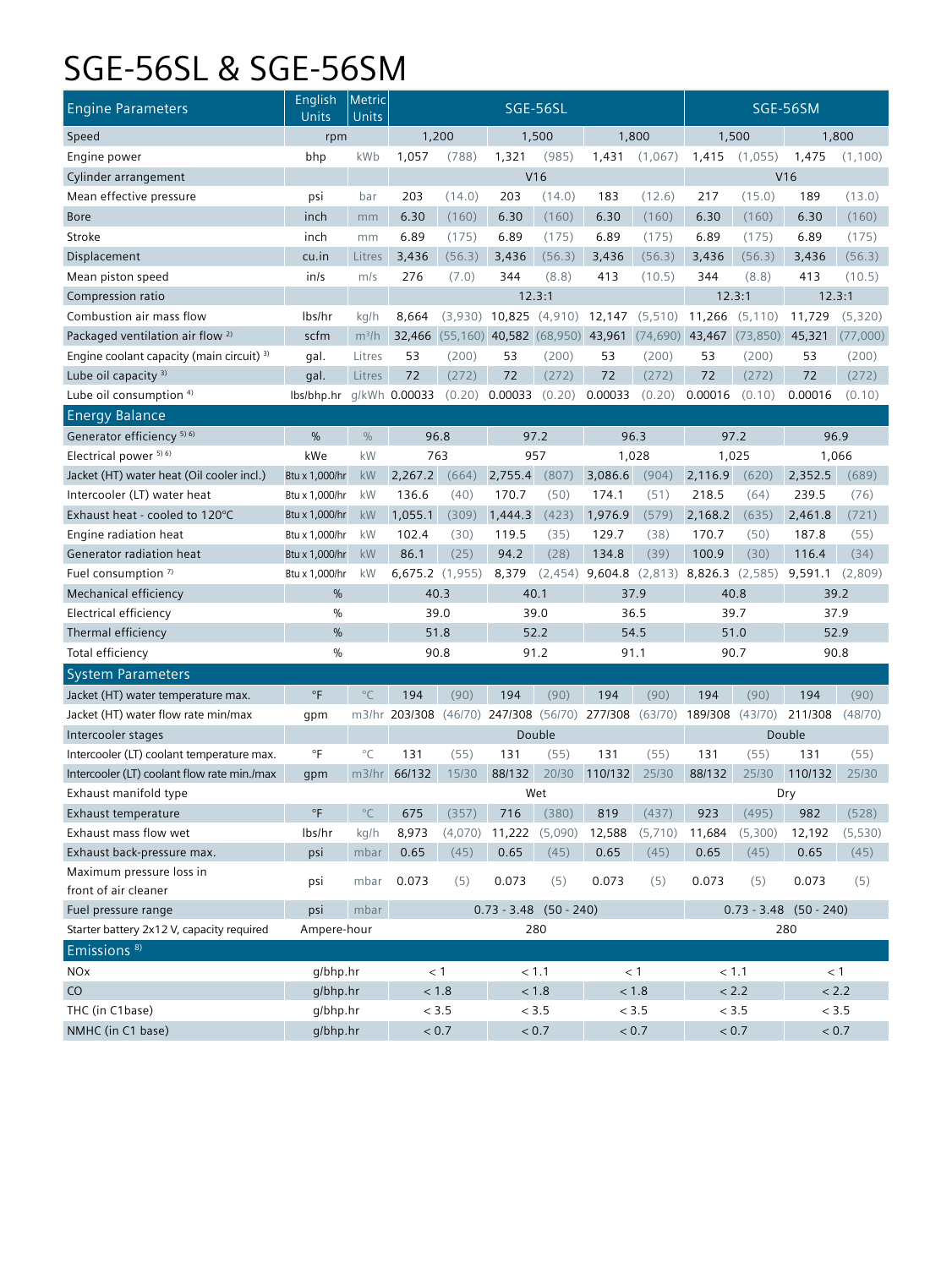# Dimensions and other data

| Engine<br>Dimensions | English<br><b>Units</b> | Metric<br><b>Units</b> |       | SGE-18SL | SGE-24SL |          |       | SGE-36SL |        | SGE-48SL |        | SGE-56SL | SGE-56SM |          |  |
|----------------------|-------------------------|------------------------|-------|----------|----------|----------|-------|----------|--------|----------|--------|----------|----------|----------|--|
| Width                | in.                     | mm                     | 59.3  | (1, 507) | 57.4     | (1, 458) | 65.5  | (1,664)  | 65.5   | (1,664)  | 65.7   | (1,669)  | 65.7     | (1,669)  |  |
| Length               | in.                     | mm                     | 91.0  | (2,312)  | 107.6    | (2,734)  | 101.8 | (2,588)  | 135.5  | (3, 443) | 133.2  | (3,385)  | 142.5    | (3,621)  |  |
| Height               | in.                     | mm                     | 74.2  | (1,885)  | 75.3     | (1, 914) | 88.8  | (2, 258) | 89.4   | (2,273)  | 89.3   | (2,270)  | 89.1     | (2, 264) |  |
| Dry weight           | I <sub>b</sub>          | kq                     | 5,952 | (2,700)  | 7,716    | (3,500)  | 9,259 | (4,200)  | 12,015 | (5, 450) | 12,787 | (5,800)  | 12.787   | (5,800)  |  |
|                      |                         |                        |       |          |          |          |       |          |        |          |        |          |          |          |  |
|                      |                         |                        |       |          |          |          |       |          |        |          |        |          |          |          |  |
| Genset<br>Dimensions | English<br><b>Units</b> | Metric<br><b>Units</b> |       | SGE-18SL |          | SGE-24SL |       | SGE-36SL |        | SGE-48SL |        | SGE-56SL |          | SGE-56SM |  |
| Width                | in.                     | mm                     | 57.7  | (1, 467) | 58.7     | (1, 492) | 68.3  | (1,736)  | 68.3   | (1,736)  | 68.3   | (1,736)  | 68.3     | (1,736)  |  |
| Length               | in.                     | mm                     | 109.4 | (2,781)  | 128.8    | (3,273)  | 140.9 | (3, 579) | 167.9  | (4, 265) | 170.5  | (4,331)  | 174.3    | (4, 428) |  |
| Height               | in.                     | mm                     | 81.2  | (2,064)  | 84.6     | (2, 151) | 93.3  | (2,372)  | 95.9   | (2, 437) | 90.0   | (2, 287) | 96.3     | (2, 447) |  |

|                       | Noise emissions* 60 Hz |                                                     |       |       |          |      |      |                   |       |                                     |       |          |      |          |      |          |       |
|-----------------------|------------------------|-----------------------------------------------------|-------|-------|----------|------|------|-------------------|-------|-------------------------------------|-------|----------|------|----------|------|----------|-------|
| Engine<br>Noise dB(A) | HZ<br>(Frec. Band)     | SGE-18SL                                            |       |       | SGE-24SL |      |      | SGE-36SL          |       |                                     |       | SGE-48SL |      | SGE-56SL |      | SGE-56SM |       |
|                       |                        | .200                                                | .500  | ,800  | ,200     | ,500 | ,800 | 1,200             | 1,500 | ,800                                | 1,200 | ,500     | ,800 | ,200     | ,500 | ,500     | 1,800 |
|                       | 125                    | $\hspace{0.05cm} -\hspace{0.05cm} -\hspace{0.05cm}$ | $- -$ | $- -$ | 59       | 72   | 70   | $\qquad \qquad -$ | 70    | $\hspace{0.05cm}$ $\hspace{0.05cm}$ | 66    | 73       | 70   | 71       | 76   | 76       | 73    |
|                       | 250                    | 70                                                  | 73    | 76    | 73       | 82   | 86   | 69                | 81    | 74                                  | 70    | 83       | 84   | 79       | 92   | 92       | 87    |
|                       | 500                    | 82                                                  | 83    | 88    | 79       | 87   | 84   | 76                | 86    | 90                                  | 76    | 88       | 84   | 81       | 89   | 89       | 85    |
|                       | 1.000                  | 84                                                  | 87    | 91    | 85       | 90   | 89   | 82                | 88    | 85                                  | 81    | 90       | 88   | 83       | 89   | 89       | 87    |
|                       | 2,000                  | 81                                                  | 84    | 87    | 83       | 89   | 87   | 83                | 86    | 87                                  | 80    | 89       | 89   | 84       | 89   | 89       | 91    |
|                       | 4,000                  | 76                                                  | 79    | 83    | 77       | 86   | 83   | 79                | 80    | 82                                  | 73    | 82       | 83   | 79       | 85   | 85       | 86    |
|                       | $LpA$ , å $dB(A)$      | 88                                                  | 90    | 94    | 88       | 95   | 94   | 87                | 92    | 93                                  | 85    | 95       | 93   | 89       | 97   | 97       | 95    |

| Exhaust<br>Noise $dB(A)$ | HZ.               | SGE-18SL |     |     | SGE-24SL |     |     | SGE-36SL |     |     |     | SGE-48SL |     | SGE-56SL |     | SGE-56SM |     |
|--------------------------|-------------------|----------|-----|-----|----------|-----|-----|----------|-----|-----|-----|----------|-----|----------|-----|----------|-----|
|                          | 63                | 94       | 97  | 99  | 96       | 99  | 101 | 96       | 100 | 102 | 94  | 98       | 99  | 98       | 102 | 102      | 103 |
|                          | 125               | 106      | 118 | 128 | 109      | 121 | 131 | 109      | 121 | 131 | 111 | 124      | 127 | 109      | 121 | 121      | 125 |
|                          | 250               | 106      | 124 | 128 | 113      | 127 | 131 | 113      | 126 | 131 | 112 | 125      | 114 | 112      | 125 | 125      | 135 |
|                          | 500               | 112      | 113 | 120 | 115      | 116 | 123 | 115      | 119 | 126 | 119 | 124      | 130 | 117      | 122 | 122      | 127 |
|                          | 000,1             | 108      | 12  | 115 |          | 115 | 18  | 112      | 17  | 119 | 116 | 121      | 123 | 113      | 118 | 118      | 120 |
|                          | 2,000             | 109      | 110 | 112 | 113      | 114 | 116 | 113      | 115 | 116 | 117 | 119      | 119 | 113      | 115 | 115      | 116 |
|                          | 4.000             | 109      | 106 | 105 | 112      | 109 | 108 | 114      | 110 | 110 | 116 | 111      | 112 | 114      | 109 | 109      | 112 |
|                          | $LpA$ , å $dB(A)$ | 117      | 126 | 132 | 120      | 128 | 135 | 121      | 129 | 135 | 124 | 130      | 136 | 121      | 129 | 129      | 136 |

Notes: Data obtained according to ISO 9614-2 • Data obtained @ 1 m from engine according to UNE-EN ISO-11203:1996

Maximum data standard deviations =  $\pm 4$  dB(A)